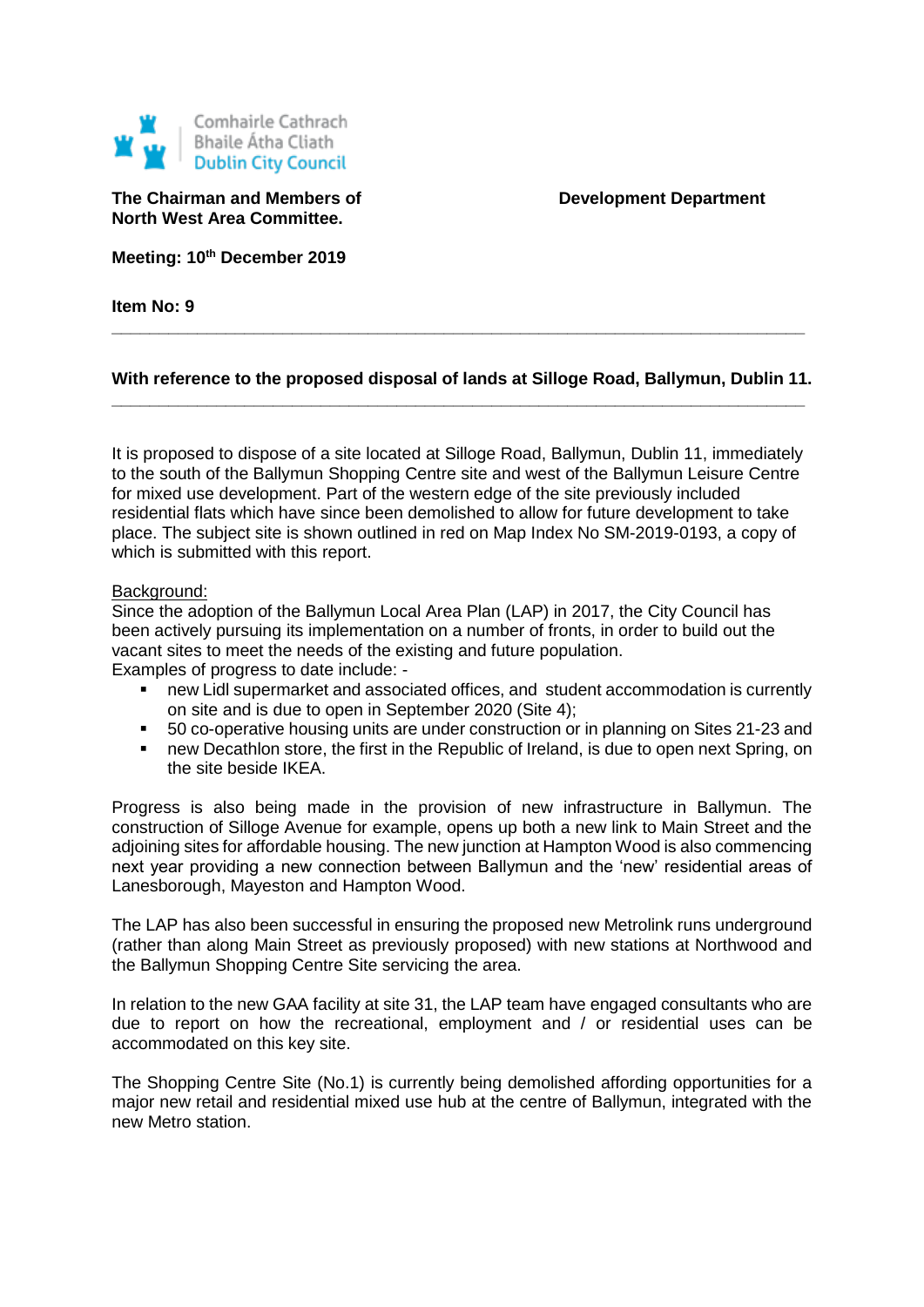As part of the growing confidence in Ballymun, successful retail / restaurants / cultural uses need mixed tenure neighbourhoods and a surrounding catchment of people to support them (as highlighted in the 'Retail Study' which was prepared in tandem with the LAP).

The bringing forward of Site No. 2, to the south of the Shopping Centre is thus crucial to further increase confidence in the regeneration of Ballymun and to build on the progress made to date on implementing the LAP.

Site no. 2 went out to tender recently and the preferred bid, for a mixed use scheme, comprising 301 apartments, 40 senior citizens homes, a crèche and community open space fully accords with the principles of the LAP. The scheme makes optimum use of the site and will contribute hugely to the liveability and vitality of the locality. It will also complete a key vacant site to the south of the shopping centre, to the west of the Leisure Centre and north of Gateway Crescent.

In addition to the above, there are a number of other developments which the Council is promoting for Ballymun (set out below) that will further improve the mix of house types, tenures, units and designs available in the area; a key aim of the Local Area Plan: -

- Site nos. 12 & 14: Affordable Housing
	- The City Council has secured funding under the 'Serviced Sites Fund' for two sites in Ballymun in Silloge and Balbutcher from the Dept. of Housing, Planning and Local Government to deliver Affordable Housing. The two sites will generate circa 157 affordable units; predominately houses – family and starter homes, with some apartments and duplexes.
	- The City Council held a workshop with prospective builders/developers on the  $7<sup>th</sup>$ November to advance the projects and discuss pertinent issues such as procurement and planning etc.
- Site no. 6: Cost Rental
	- Expressions of interest have been sought from the Approved Housing Bodies protocol to deliver cost rental on this site.
	- Three submissions have been received and will now be reviewed by the Council.
- Site No 10 : PPP for Social Housing

DHPLG has provisionally approved the development of circa 100 units on the Shangan site as part of Bundle 3 (subject to detailed design & full financial appraisal of the Bundle 3 proposal . The site selection process for Bundle 3 is not fully finalised but indications are that the department is favourably disposed to including Site No.10.

It is in this overall strategic context, under the auspices of the statutory Local Area Plan that the Council is aiming to deliver a wide range of new housing in the area for all the different segments of the housing market (owner occupiers, renters, students, starter home etc.). The development of site No. 2 and the future development sites have the potential to provide a significant increase in residential population, assisting in generating the critical mass of population to sustain social and community services, business and public transport.

Winterbrook Homes (Silloge) Limited, was selected as the preferred bidder and it is proposed to dispose of this site to Winterbrook Homes (Silloge) Limited subject to the following terms and conditions:

1. That the subject site comprises an area of 3.38 acres and is shown outlined in red on attached Map Index No. SM-2019-0193.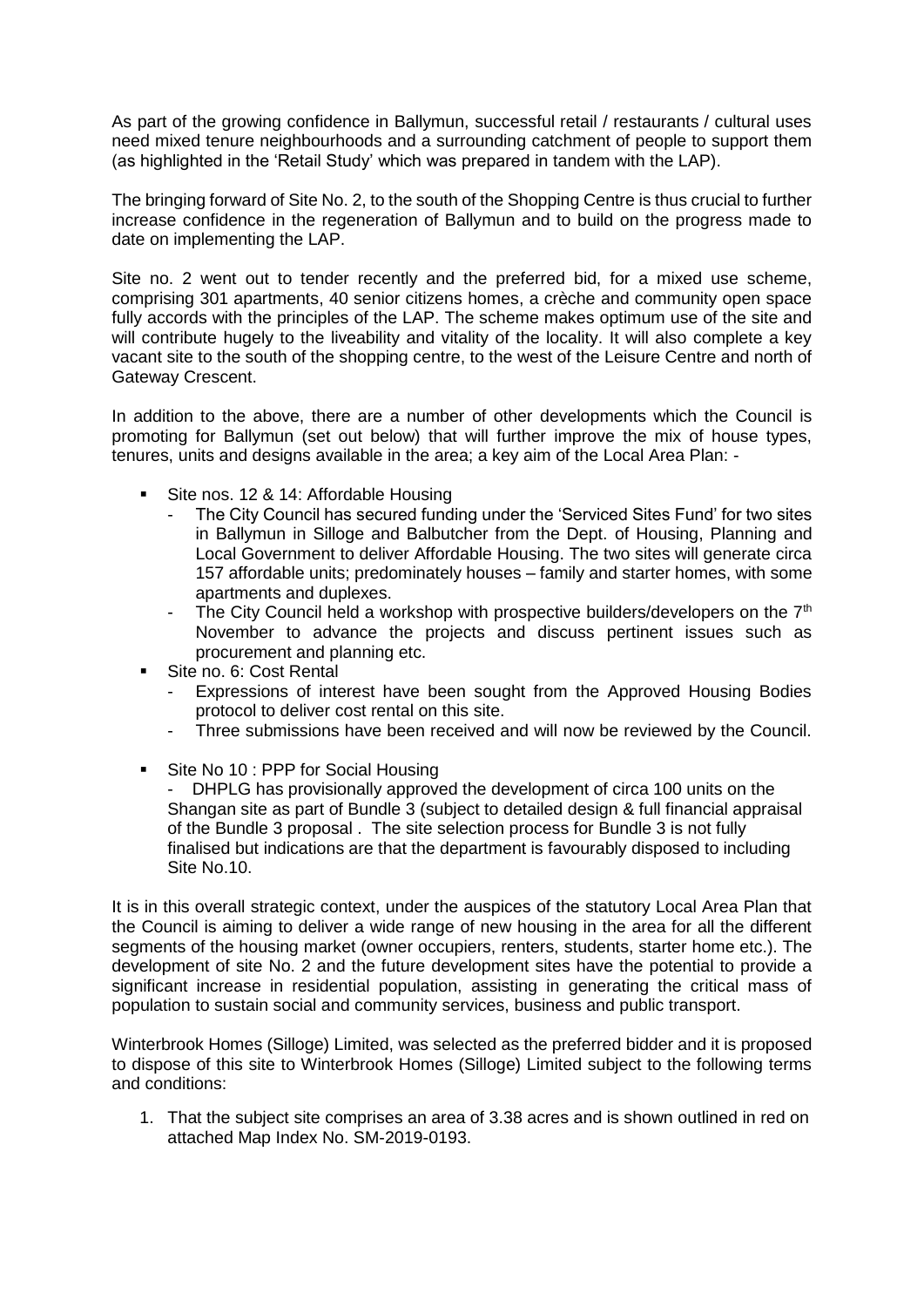- 2. That the disposal price shall be the sum of €3,000,000 (three million euro) plus VAT, payable in the following manner:
	- a) 10% i.e.  $\epsilon$ 300,000 (three hundred thousand euro) upon signing of the disposal contract which is conditional on receipt of satisfactory planning permission less refundable booking deposit of €50,000 (fifty thousand euro) paid to Hooke & McDonald, the Council's sales agent. Amount to be paid upon signing €250,000 (two hundred & fifty thousand euro).

The disposal contract shall be issued to Winterbrook Homes (Silloge) Limited (the proposed purchaser) within 4 (four) weeks of Council approval to the disposal of the Site (if approved). The proposed purchaser will sign and return the disposal contract in the agreed form to the Council's Solicitor within 15 (fifteen) working days of issue. The balance of monies shall be payable as follows:

- b) a further 30% i.e. €900,000 (nine hundred thousand euro) prior to entry on site, and
- c) 60% i.e. €1,800,000 (one million eight hundred thousand euro) balance upon practical completion and transfer of Freehold title. The balancing payment shall be apportioned on a pro-rata basis as per the agreed phases of the development (see term 12 below).

A 12% per annum interest rate shall apply to the late payment of any outstanding sums.

- 3. That Dublin City Council holds Registered Freehold Title.
- 4. That this transaction is subject to the proposed purchaser being satisfied with the results of site surveys for the property including, but not limited to, topographical, boundary, geotechnical and environmental surveys at its own cost. Results of site surveys will be confirmed within 6 (six) weeks of Council approval to the disposal.
- 5. That the proposed purchaser will lodge a planning application for the proposed scheme within 6 (six) months of signing and exchanging the disposal contract. Failure to lodge a planning application within the stated period shall entitle the Council to rescind the contract on giving not less than 7 days written notice to the proposed purchaser.
- 6. That the disposal is subject to the receipt of an acceptable planning permission for a mixed use residential development. The proposed purchaser (acting reasonably) shall be obliged to confirm in writing to the Council within 40 (forty) days of the date of final grant, that a planning permission received from the Planning Authority or An Bord Pleanala is acceptable or not to them. If a planning permission is notified to the Council as being acceptable, building works under a Building Licence Agreement must commence no later than 9 (nine) months from the date of such notification.
- 7. That the proposed purchaser shall be permitted to lodge a maximum of two comprehensive planning applications to the Planning Authority (where necessary) and two planning appeals to An Bord Pleanala in respect of the subject property.

The entitlement to lodge a second comprehensive planning application shall only arise if the Planning Authority refuses permission for the first application or if the proposed purchaser (acting reasonably) deems the grant of planning permission by the Planning Authority to be unacceptable for stated reasons. The second comprehensive planning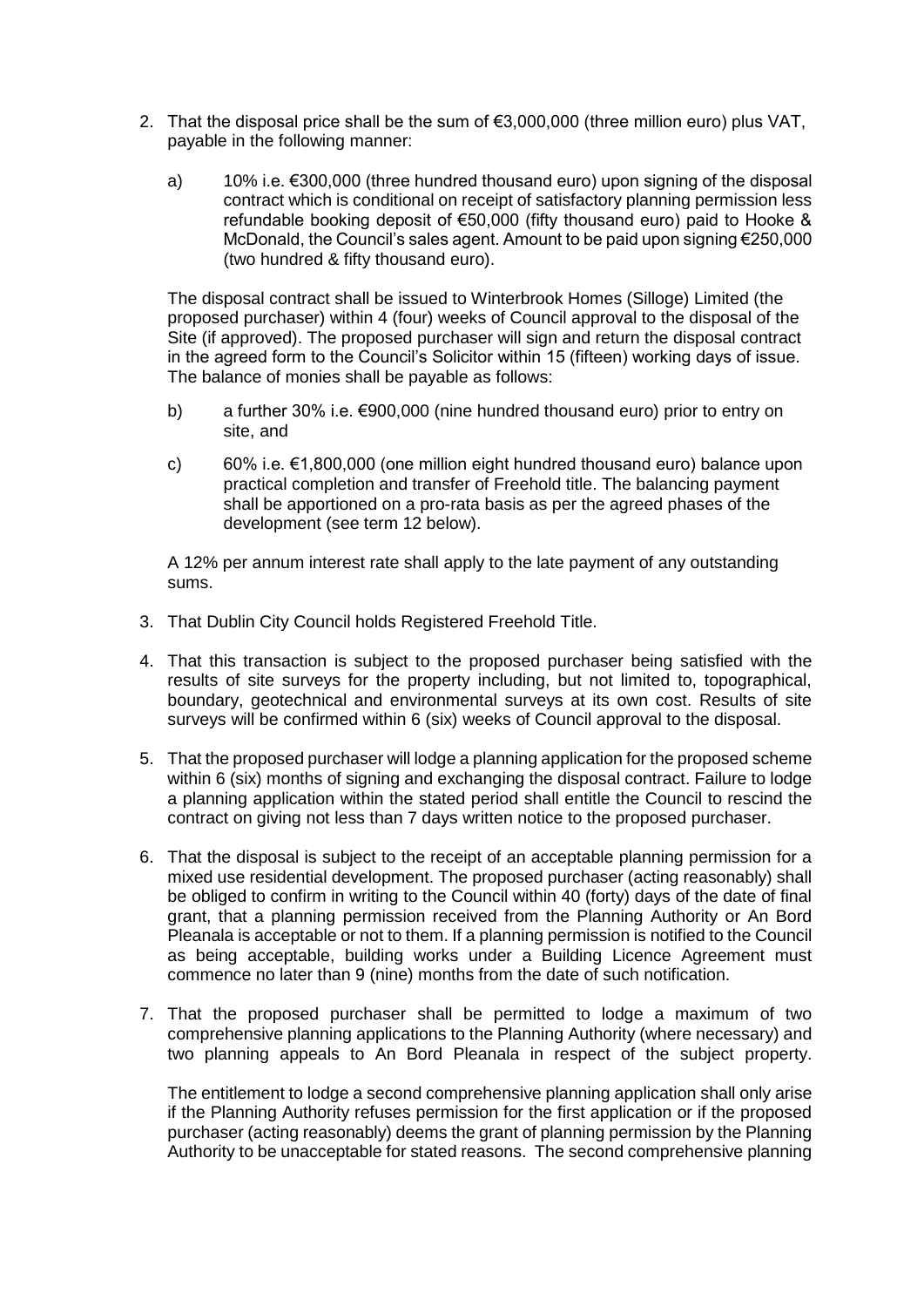application, if it arises, must be lodged within 12 (twelve) weeks of the date of the Planning Authority's final decision.

The proposed purchaser (acting reasonably) shall be obliged to confirm in writing to the Council within 40 (forty) days of the date of final grant, that a planning permission received from the Planning Authority or An Bord Pleanala is acceptable or not to them.

If a planning permission is notified to the Council as being acceptable, building works under a Building Licence Agreement must commence no later than 9 (nine) months from the date of such notification.

- 8. That in the event that the Planning Authority or An Bord Pleanala refuses permission for the proposed development, or the proposed purchaser (acting reasonably) deems a planning permission to be unacceptable for stated reasons, the Council and/or proposed purchaser shall have the right to rescind the contract on giving not less than 7 days notice in writing to the other party in which case all monies received will be returned, without the payment of interest.
- 9. That the proposed purchaser will be responsible for all costs in relation to the planning process.
- 10. That the entire Development must be completed under one building contract in not more than three consecutive phases. That should the entire development not be practically complete within 36 (thirty six) months (as may be extended in cases of force majeure, strikes or adverse weather conditions which cause delay) following the grant of planning permission, Dublin City Council reserves the right to rescind the contracts for the unfinished phases and resume possession of the unfinished phases of the site and buildings erected thereon with an allowance being made for the market value of any buildings constructed, subject to term 12 below.
- 11. That Freehold title in each phase will be conveyed once practical completion has been certified by the Council's Architect. The proposed purchaser will be allowed enter on the lands under a Building Licence Agreement, on standard terms (including appropriate insurances), following a final grant of planning permission. Phasing of the development will be agreed between the parties and will be set out in appendices to the Building Licence Agreement, together with formal mapping of the phases.
- 12. That the Building Licence Agreement shall not be transferable save, if applicable, in the case of another proposed purchaser group company, or a financial institution which has entered into a mortgage with proposed purchaser. The mortgage must be approved by the Council in writing and must have been entered into specifically for the purposes of the purchase and/or financing of the purchase and development of the site by the proposed purchaser.
- 13. That in the event of a dispute arising between the parties at any time after the proposed purchaser has commenced the proposed development, the parties shall in the first instance refer the matter to a mediator to determine the dispute by mediation and failing resolution of the dispute between the parties through mediation then either party may refer the issue in dispute to an independent expert to determine the issue in dispute. The independent expert shall be appointed on the written application of either party to the Royal Institute of the Architects of Ireland (RIAI) or the Society of Chartered Surveyors Ireland (SCSI).
- 14. That the Ballymun Town Centre Facilities Charge shall apply to the site. The Ballymun Town Centre Facilities Charge means a contribution to the cost to DCC of providing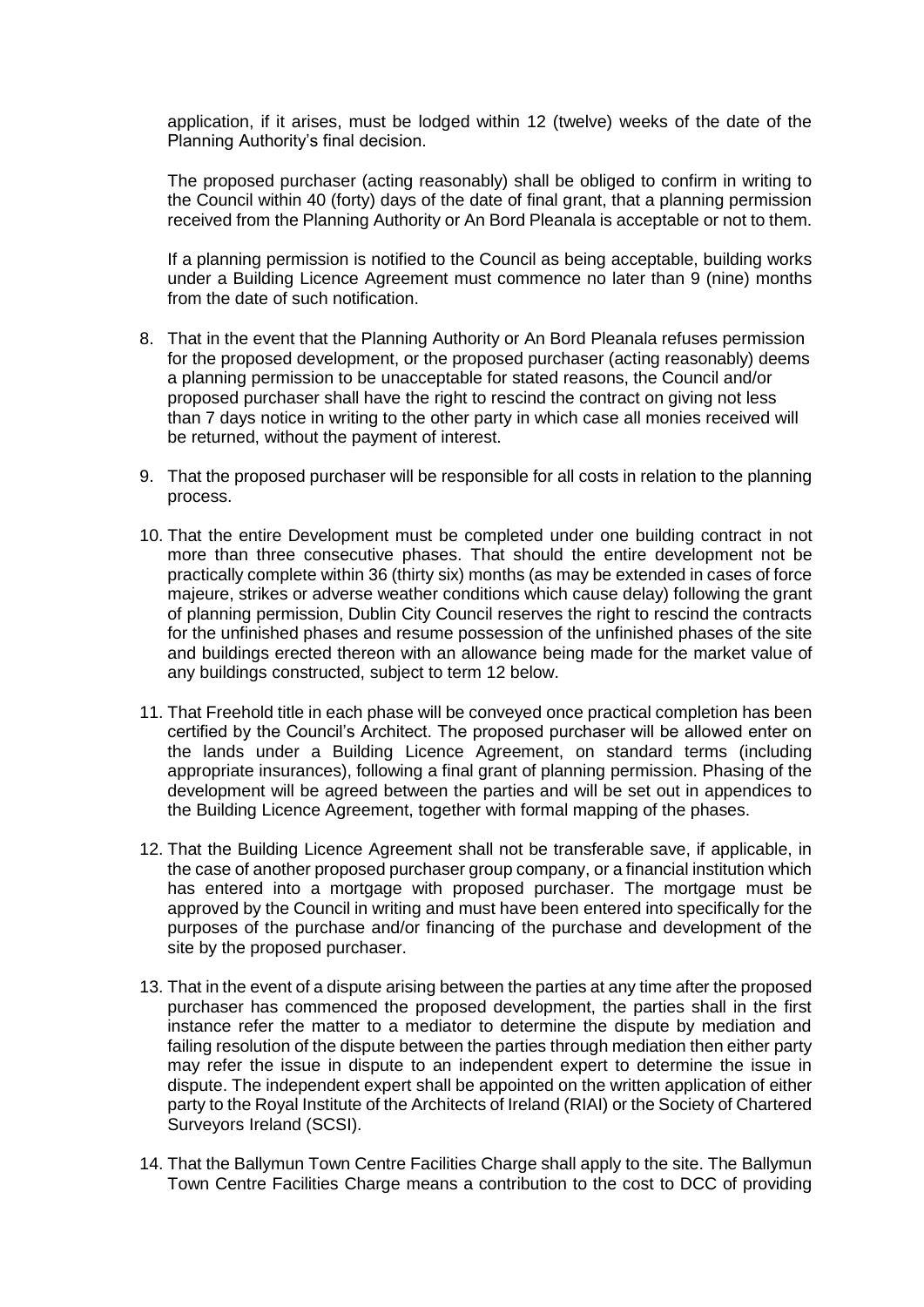the Ballymun Town Centre Facilities which the purchaser shall pay DCC, if demanded. It is a yearly sum of €2.69 per square metre of the gross floor area of the commercial buildings from time to time erected on the site; calculated, in the first instance (but subject to revision thereafter under the terms of the transaction documentation), upon the practical completion of the development in accordance with the SCSI Code of Measuring Practice, such contribution to be CPI linked as provided in the transaction documentation.

- 15. That each party shall be responsible for their own costs and fees in this matter.
- 16. That this proposed disposal is subject to the necessary consents and approvals being obtained from the Council. This disposal is also subject to the proposed purchaser's Board approval.
- 17. That no agreement enforceable at law is created or is intended to be created until exchange of contracts has taken place.

That the dates for the performance of any of the requirements of the proposed agreement may be amended at the absolute discretion of the Executive Manager.

The disposal shall be subject to such covenants and conditions as the Law Agent in her discretion shall stipulate.

No agreement enforceable at law is created or is intended to be created until exchange of contracts has taken place.

**Richard Shakespeare Assistant Chief Executive**